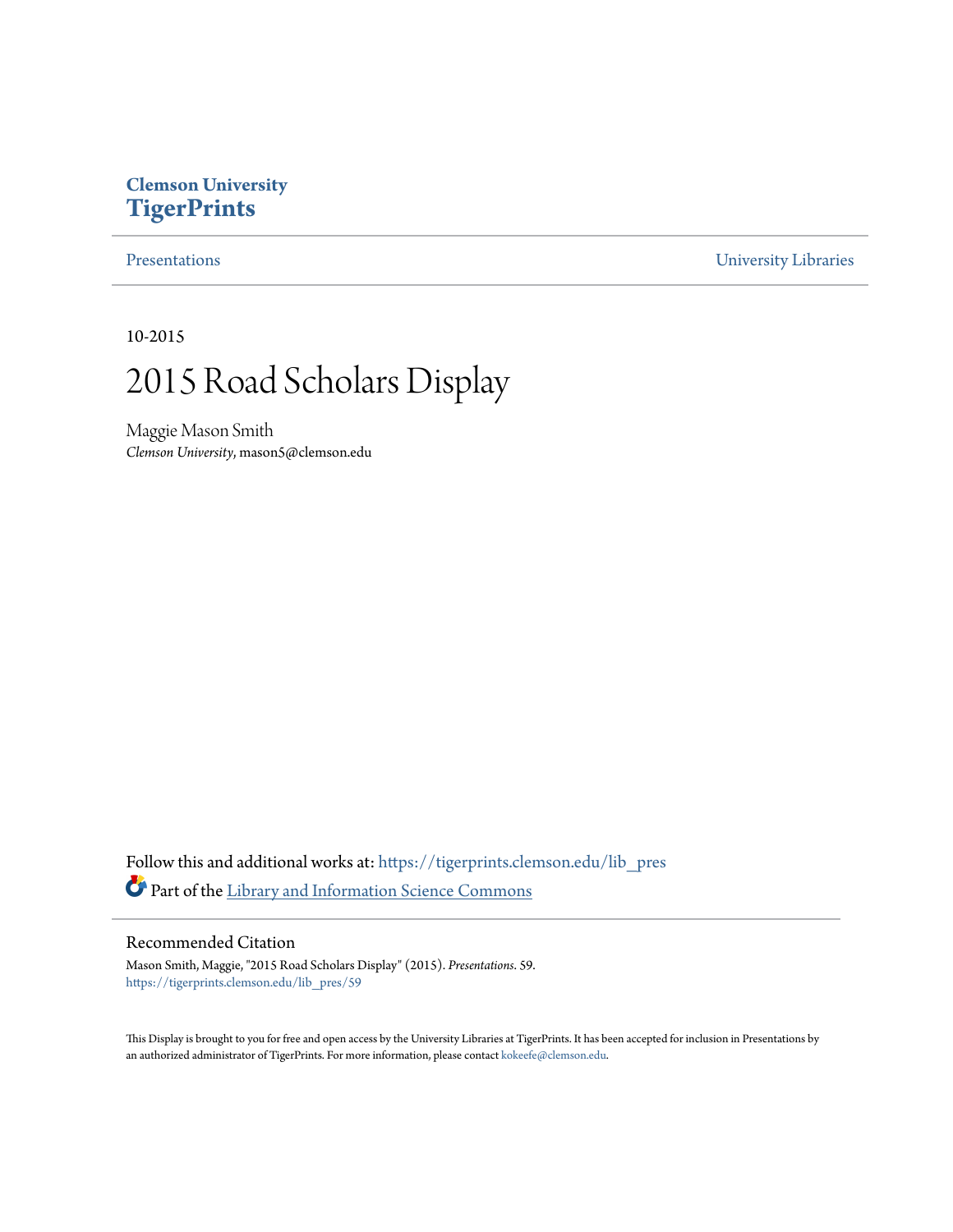#### 2015 Road Scholars Display

October 2015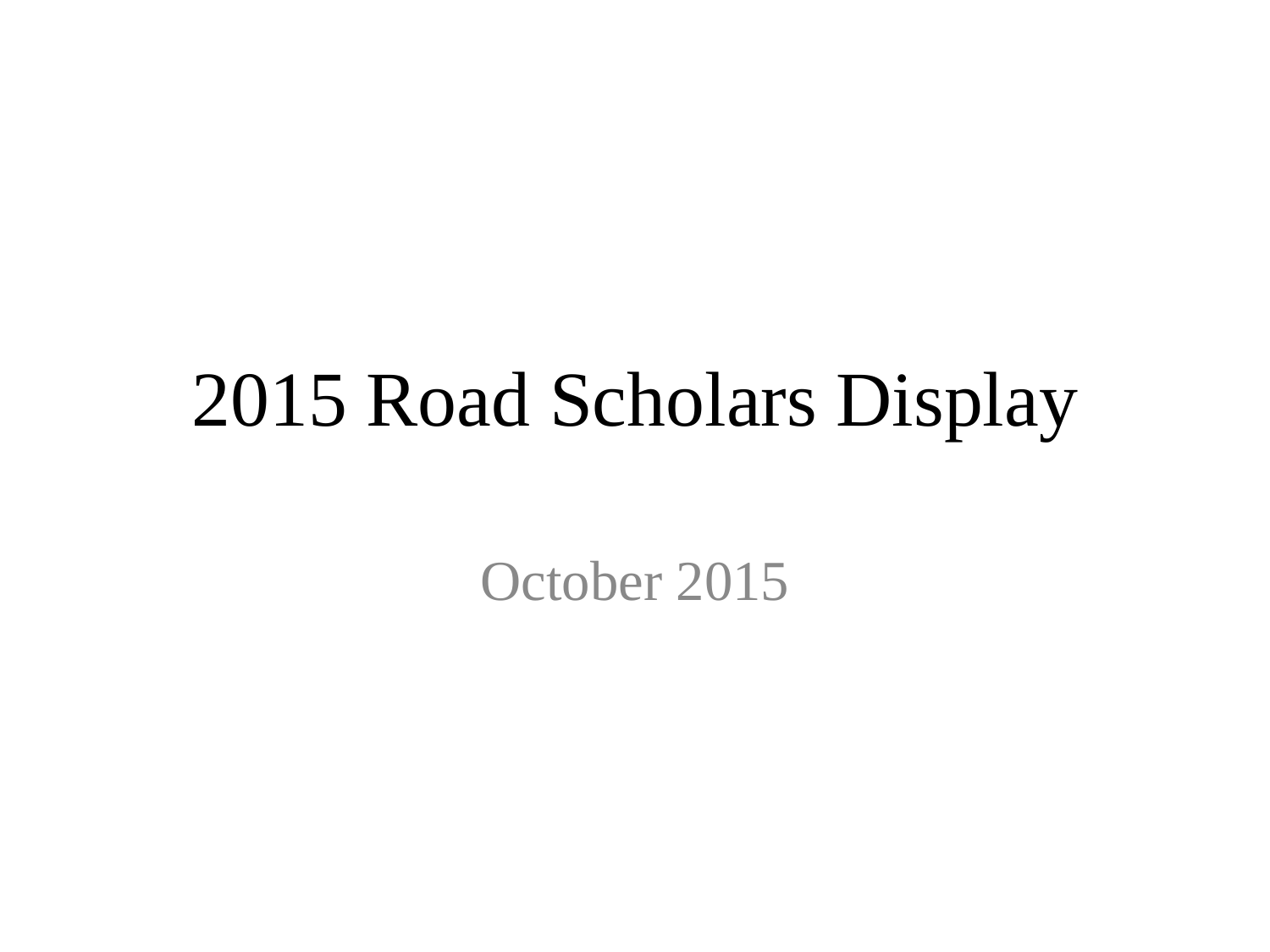# 2015 Road Scholars Display



**Photograph taken by Micki Reid, Cooper Library Public Information Coordinator**

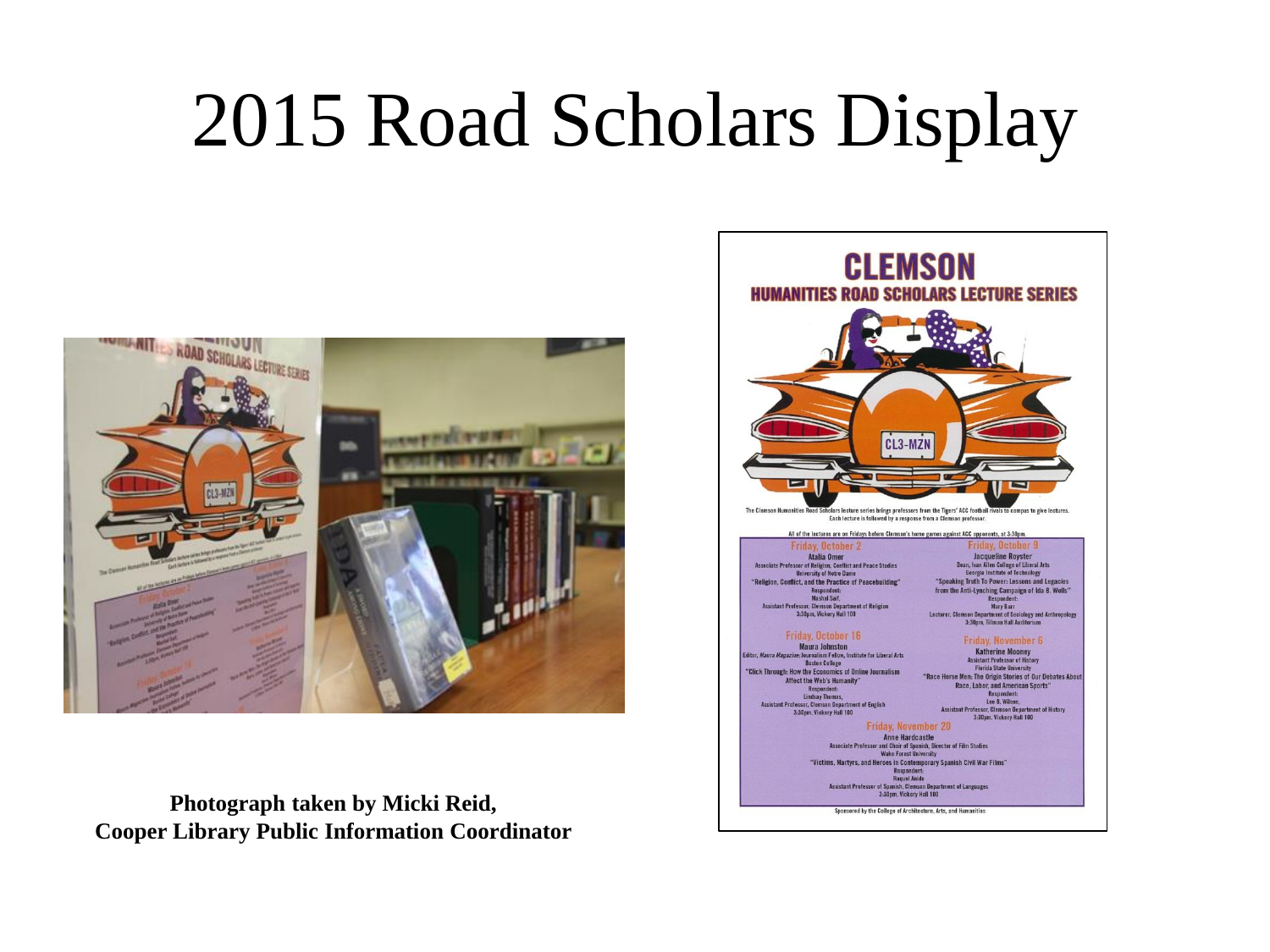# Display Description

In 2013, the College of Art, Architecture, and Humanities hosted the first annual [Road Scholars lecture series](https://www.facebook.com/ClemsonHumanitiesRoadScholars/timeline).

The Road Scholars series brings professors from the Tiger's ACC football rivals to Clemson to present their current research, which is followed by a response from a Clemson humanities faculty member. This year, lectures will be held October  $2<sup>nd</sup>$ , October  $9<sup>th</sup>$ , October  $16<sup>th</sup>$ , November  $6<sup>th</sup>$ , and November 20<sup>th</sup>.

A display of works written by professors participating in the lecture series as well as other works on topics the series will explore is currently located on the west side of the 4<sup>th</sup> floor of Cooper Library. Every item on display is available for checkout at the Information and Research Services Desk.

- Posted on Clemson University Libraries' Blog, October 20th 2015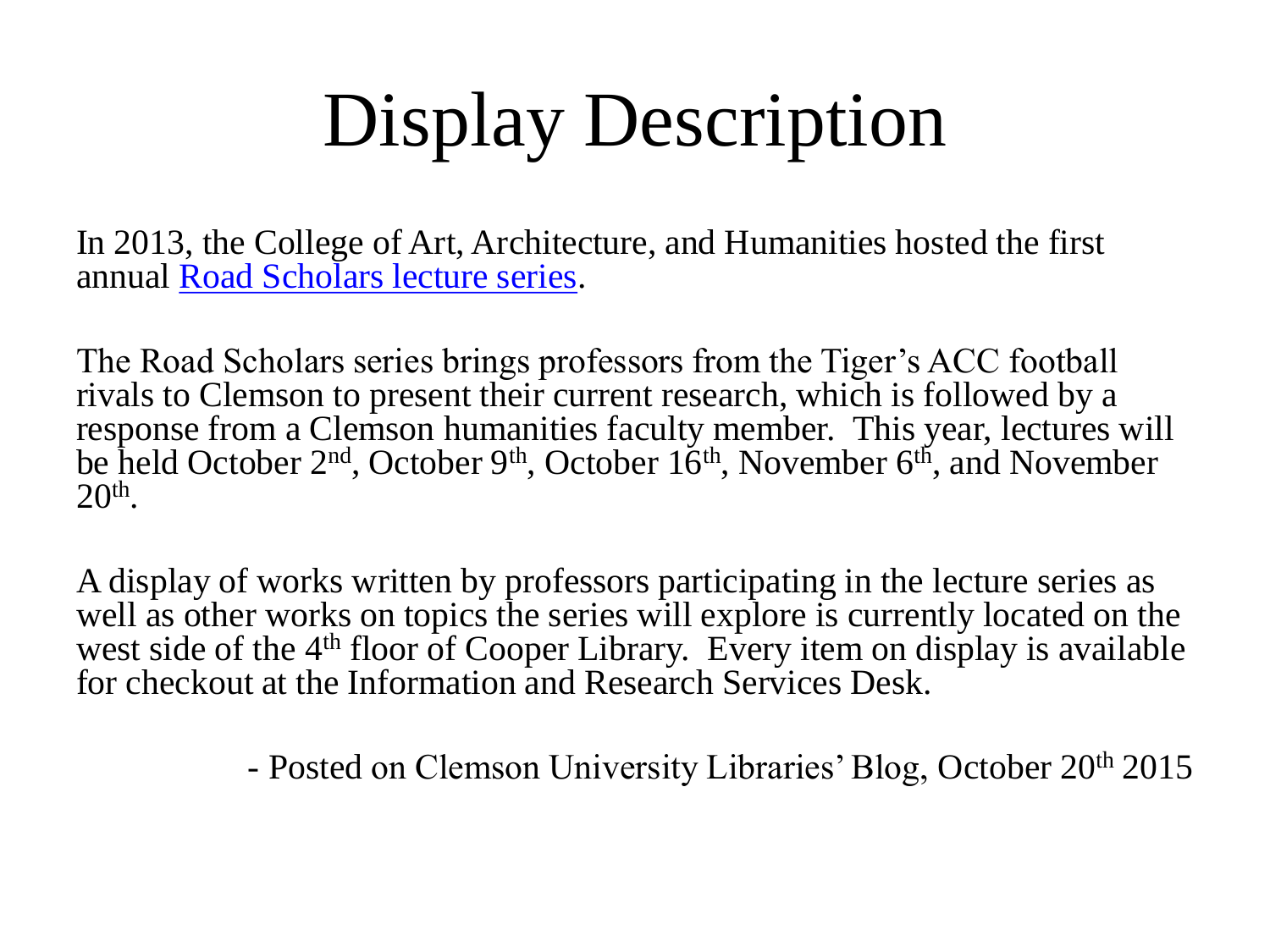# Works on Display

- Appleby, R. Scott. *The Ambivalence of the Sacred: Religion, Violence, and Reconciliation*. Lanham, MD: Rowman & Littlefield, 2000. Print. BL65.S62A66 2000.
- Bloom, John, and Michael Nevin Willard, eds. *Sports Matters: Race, Recreation, and Culture*. New York: New York University, 2002. Print. GV706.32.S75 2002.
- Bunk, Brian D. *Ghosts of Passion: Martyrdom, Gender, and the Origins of the Spanish Civil War*. Durham, NC: Duke University, 2007. Print. DP257.B785 2007.
- Coward, Harold, and Gordon S. Smith, eds. *Religion and Peacebuilding*. Albany, NY: State University of New York, 2004. Print. BL65.V55R455 2004.
- Giddings, Paula. *Ida: A Sword among Lions: Ida B. Wells and the Campaign against Lynching*. New York: Amistad, 2008. Print. E185.97.W55G53 2008.
- Hardcastle, Anne, Roberta Morosini, and Kendall Tarte, eds. *Coming of Age on Film: Stories of Transformation in World Cinema*. Newcastle upon Tyne, UK: Cambridge Scholars, 2009. Print. PN1995.9.Y6C66 2009.
- Harris, Michael. *The End of Absence: Reclaiming what we've Lost in a World of Constant Connection*. New York: Current, 2014. Print. HM851.H3673 2014.
- Lanier, Jaron. *You are not a Gadget: A Manifesto*. New York: Alfred A. Knopf, 2010. Print. HM851.L358 2010.
- Hecht, Richard D., and Vincent F. Biondo, eds. *Religion and Everyday Life and Culture*. 3 vols. Santa Barbara, CA: Praeger, 2010. Print. BL74.R36 2010.